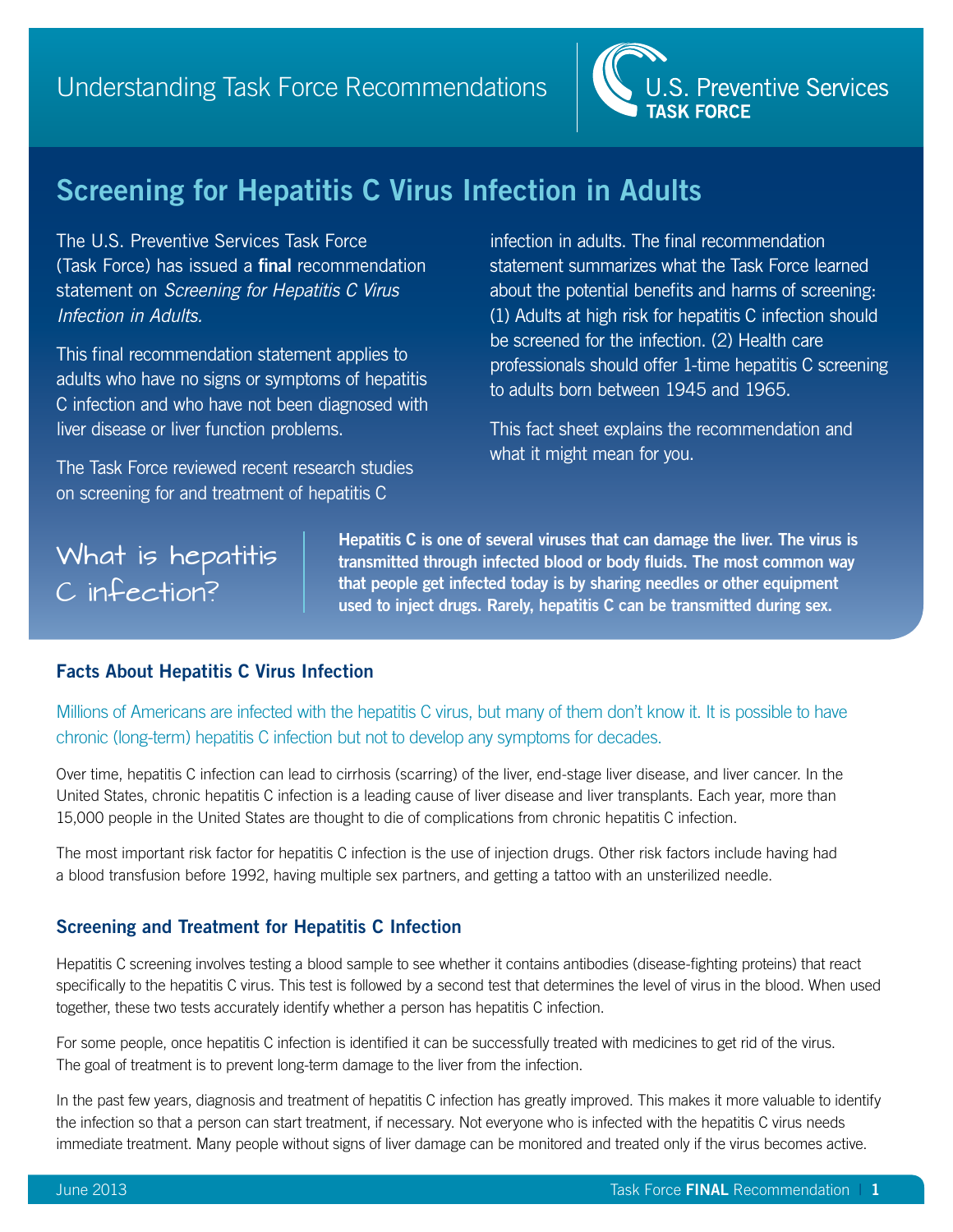## Potential Benefits and Harms of Screening and Treatment

The Task Force reviewed studies on the benefits and potential harms of screening for and treatment of hepatitis C infection.

The Task Force found that screening for hepatitis C is likely to identify people who are infected with the virus. Screening can detect the infection before it has caused serious damage to a person's liver.

Screening is most beneficial for people at high risk for being infected with hepatitis C, such as those who have ever injected drugs. People who received a blood transfusion before 1992 also are at increased risk. In 1992, the United States started checking blood donations for the virus. Since then, the risk of infection from donated blood has become very, very low.

The Task Force also found that 1-time screening of people born between 1945 and 1965 has benefits. Three of four people who are infected with hepatitis C were born during those years. They may have been infected after a blood transfusion or from a highrisk behavior that they do not know about or have not told their doctor about. Most of the infected people in this group have been living with the disease for many years without symptoms. Some may never develop symptoms, but for many others, the infection will eventually result in liver disease. Identifying the hepatitis C virus in these people can help them and their doctors make decisions about monitoring or treatment.

The Task Force looked at potential harms of screening and treatment and found that they are small. Screening may result in anxiety or feelings of stigma. For many people, hepatitis C treatments have substantial side effects, such as tiredness, headaches, and flulike symptoms. These side effects last for many months during treatment. However, most side effects go away after treatment ends.

## **The Final Recommendation Statement on Screening for Hepatitis C Virus Infection in Adults: What Does It Mean?**

Here is the Task Force's final recommendation statement on screening for hepatitis C virus infection in adults. The recommendation statement has letter grades. The grades are based on the quality and strength of the evidence about the potential benefits and harms of the screening. It also is based on the size of the potential benefits and harms. Task Force evidence grades are explained in the box at the end of this fact sheet.

When the Task Force recommends screening (Grades A or B), it is because it has more potential benefits than potential harms. The Notes next to the recommendation explain key ideas.

Visit the Task Force Web site to read the full **[final recommendation statement](http://www.uspreventiveservicestaskforce.org/uspstf12/hepc/hepcfinalrs.htm)**. The statement explains the evidence the Task Force reviewed and how it decided on the grade. Two evidence reports, one on **[screening](http://www.uspreventiveservicestaskforce.org/uspstf12/hepc/hepcscrart.htm)** and one on **[treatment](http://www.uspreventiveservicestaskforce.org/uspstf12/hepc/hepctrtart.htm)**, provide more detail about the studies the Task Force reviewed.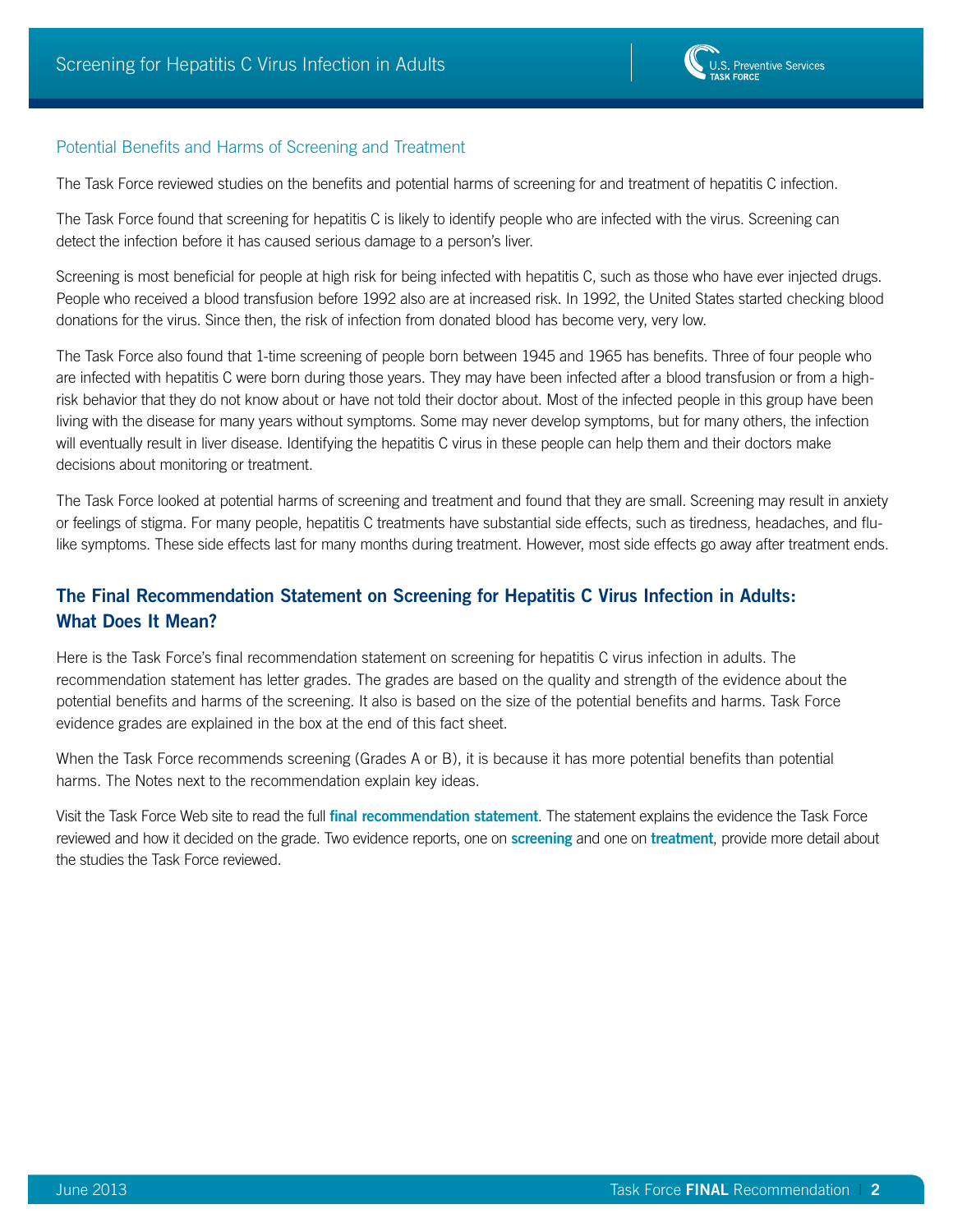**1**



The Task Force recommends screening for hepatitis C infection in persons at high risk for infection. The Task Force also recommends  $of$  Fering I-time screening for HCV infection to adults born between 1945 and 1965. **Grade B**

## **Notes**

### 1 screening

Blood tests to see whether a person is infected with hepatitis C virus.

#### persons at high risk...

People who use injection drugs now or have used them in the past. Having a blood transfusion before 1992 also puts a person at increased risk.

## offering 1-time...

Be screened only once. Some people with ongoing risk factors, such as injection drug users, need to be screened more than once.

## HCV

Hepatitis C virus

## adults born between...

Three-fourths of the people with hepatitis C infection today were born during this time. This group is at higher risk of infection than people born before or after. In 2013, people born during this time are between the ages of 48 and 68.

## **Should You Be Screened for Hepatitis C Infection?**

Getting the best health care means making smart decisions about what screening tests, counseling services, and preventive medicines to get and when to get them. Many people don't get the tests or counseling they need. Others get tests or counseling they don't need or that may be harmful to them.

Task Force recommendations can help you learn about screening tests, counseling services, and preventive medicines. These services can keep you healthy and prevent disease. The Task Force recommendations do not cover diagnosis (tests to find out why you are sick) or treatment of disease. Task Force recommendations also apply to some groups of people, but not others. For example, this recommendation does not apply to people who do not have symptoms of hepatitis C infection or who have been diagnosed with liver disease.